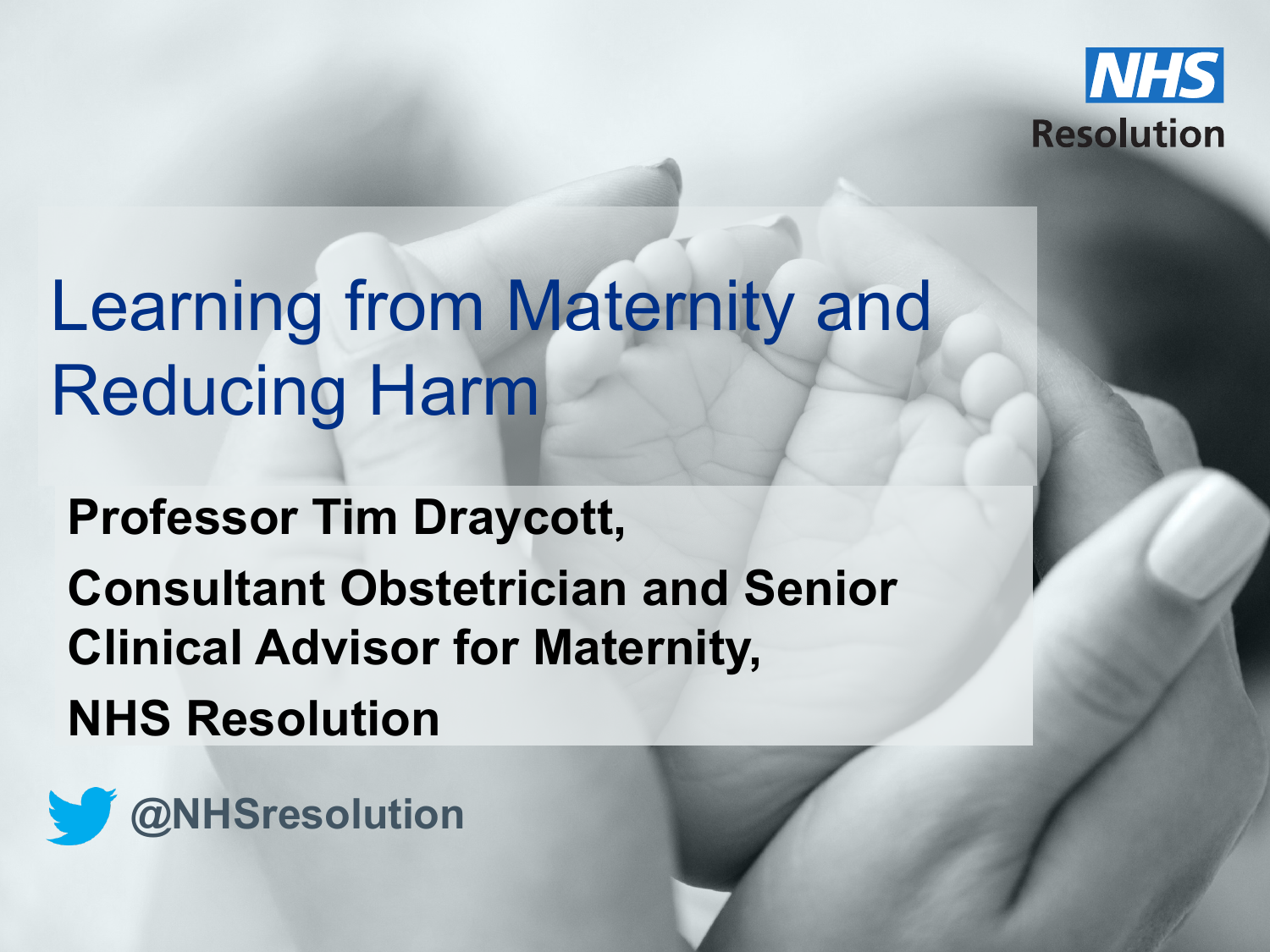#### Moving upstream – the traditional model





#### Advise / Resolve / Learn 2012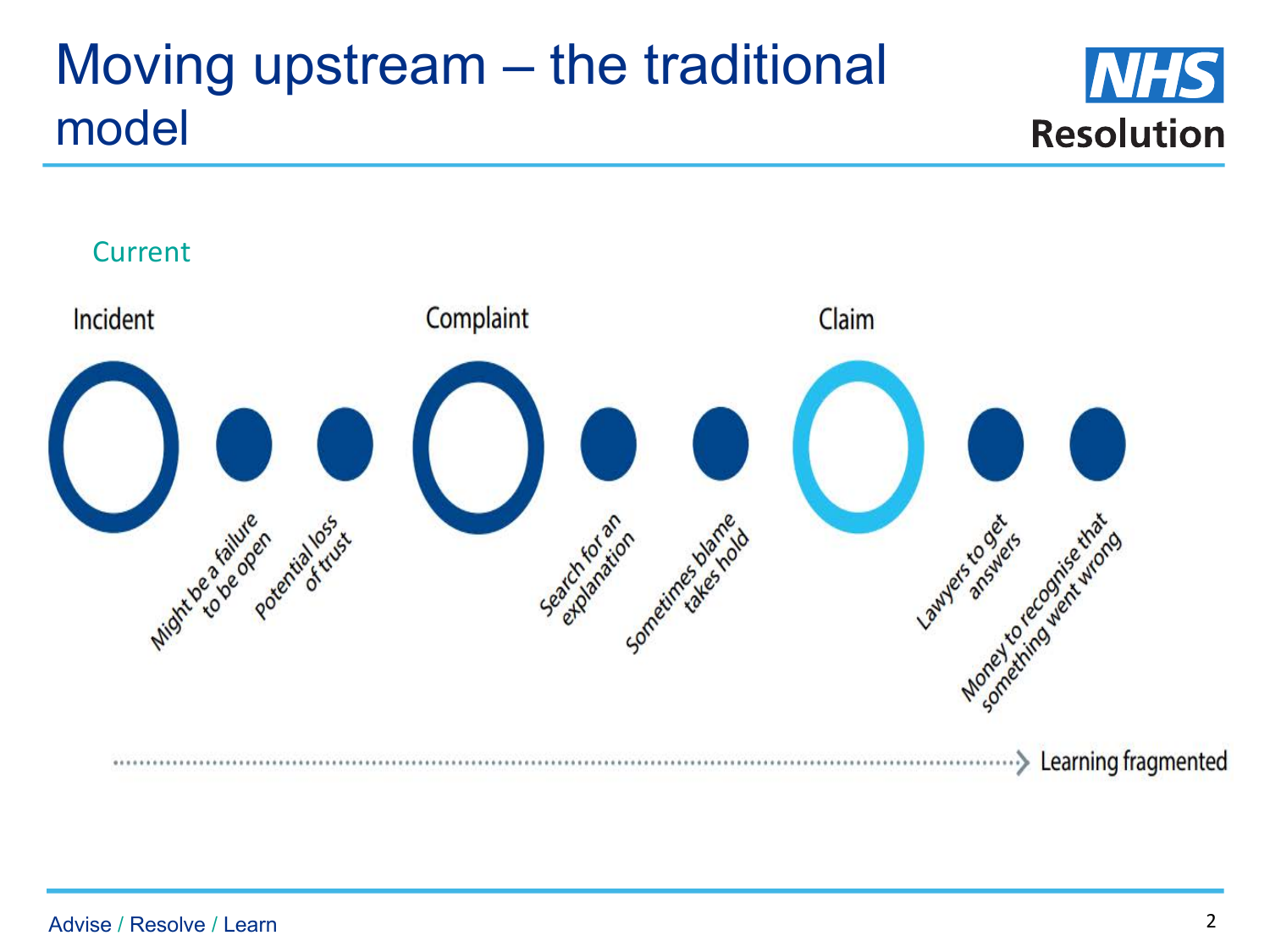



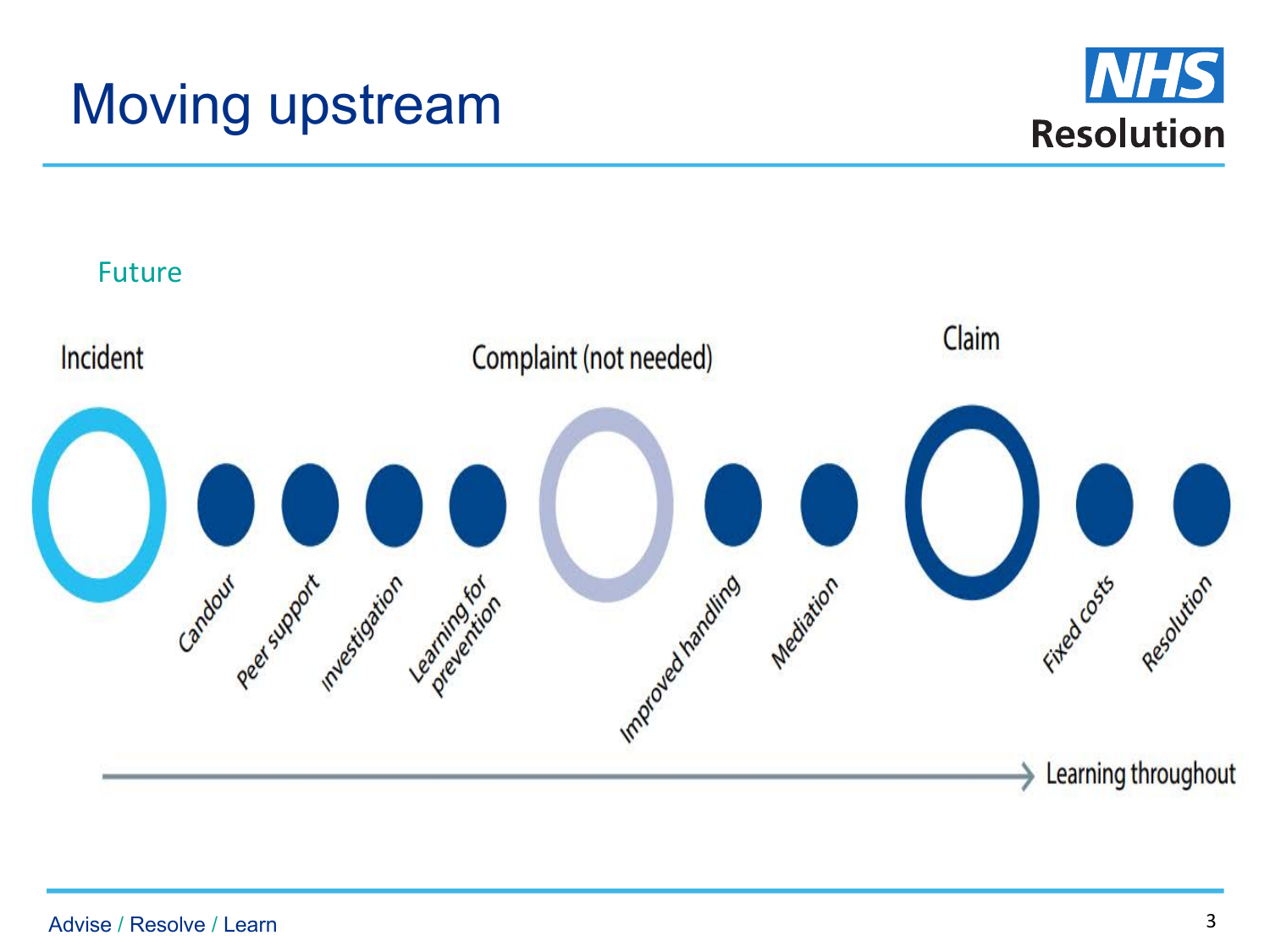

*"Knowing our son has cerebral palsy from medical negligence when my wife looked after him so well while he was still in the womb is very difficult to deal with. He was a healthy boy until 10 minutes before he was born and the events that happened in the hospital still haunt me and my wife every day, reliving the moment that his 'normal' life was taken away from him by people not doing their job correctly will never escape our memories".*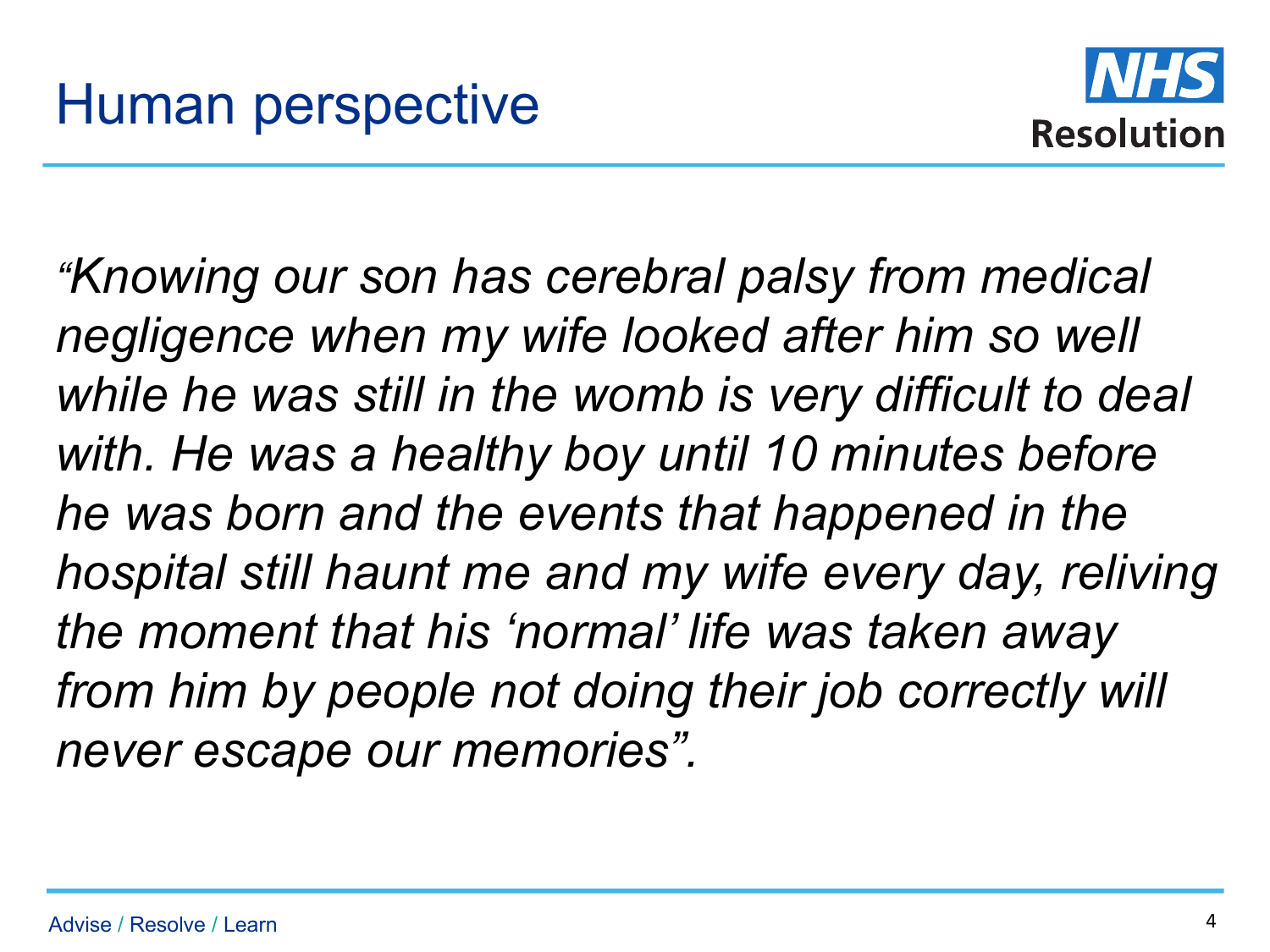

- Evidence suggests there is a significant effect on staff after adverse maternity events
- Common to experience guilt, fear, anxiety, anger, depression and insomnia
- Can lead to Post Traumatic Stress Disorder (PTSD - 1 in 20 midwives have PTSD after exposure to adverse event)
- 1 in 5 UK Obs & Gynae specialist trainees leave the profession – a key reason is lack of support and supervision.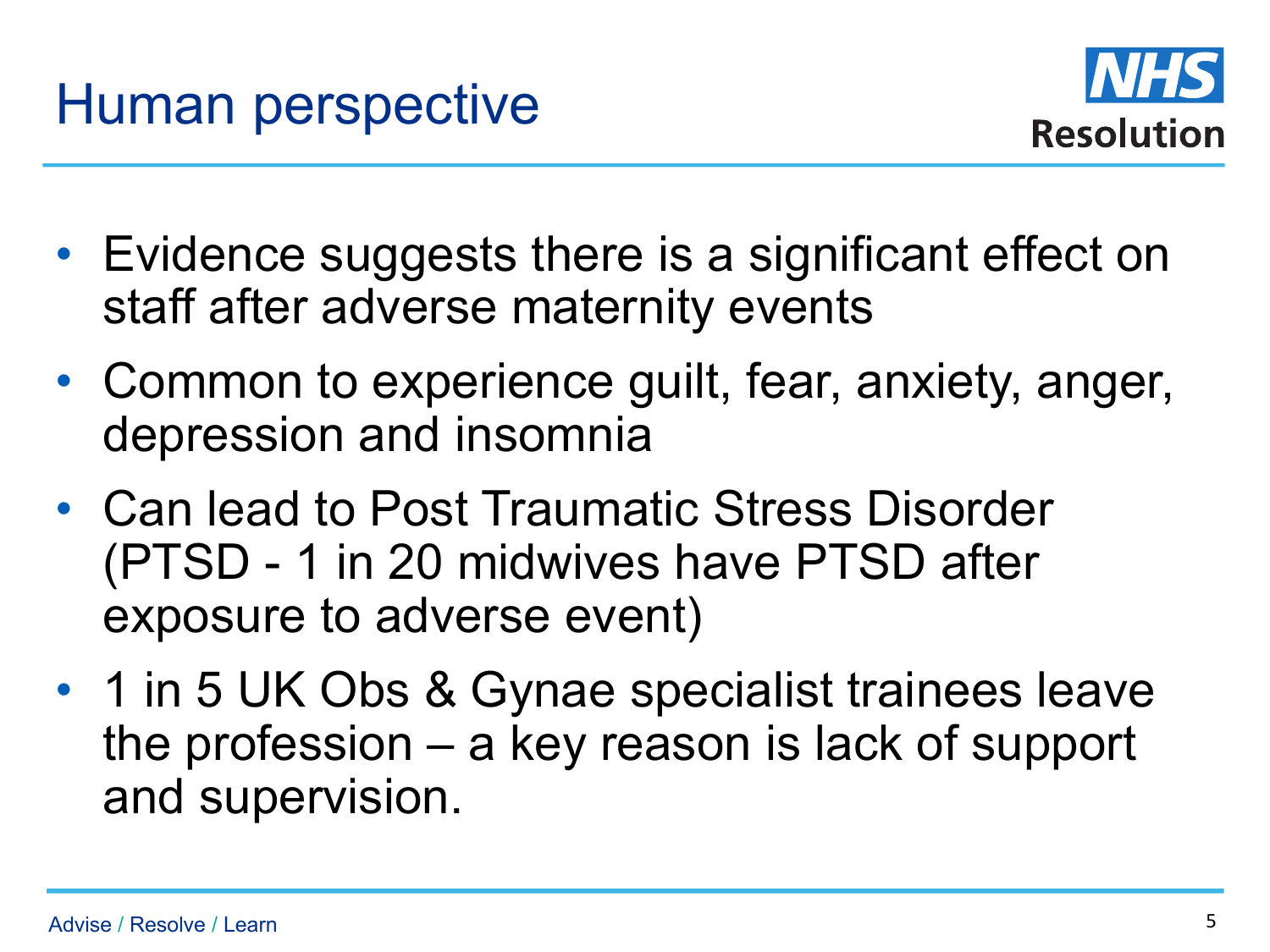#### 2. Financial perspective



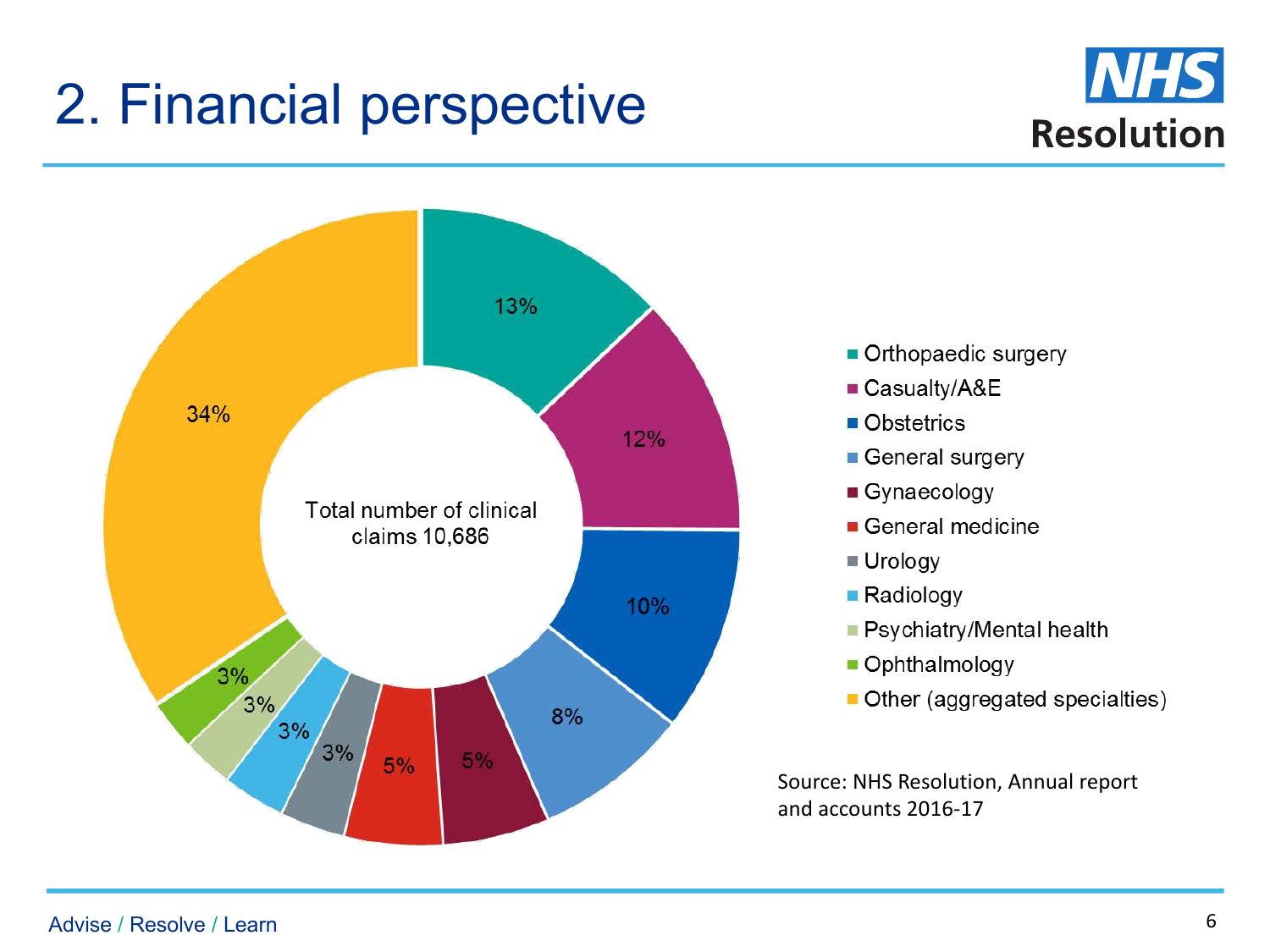#### 2. Financial perspective



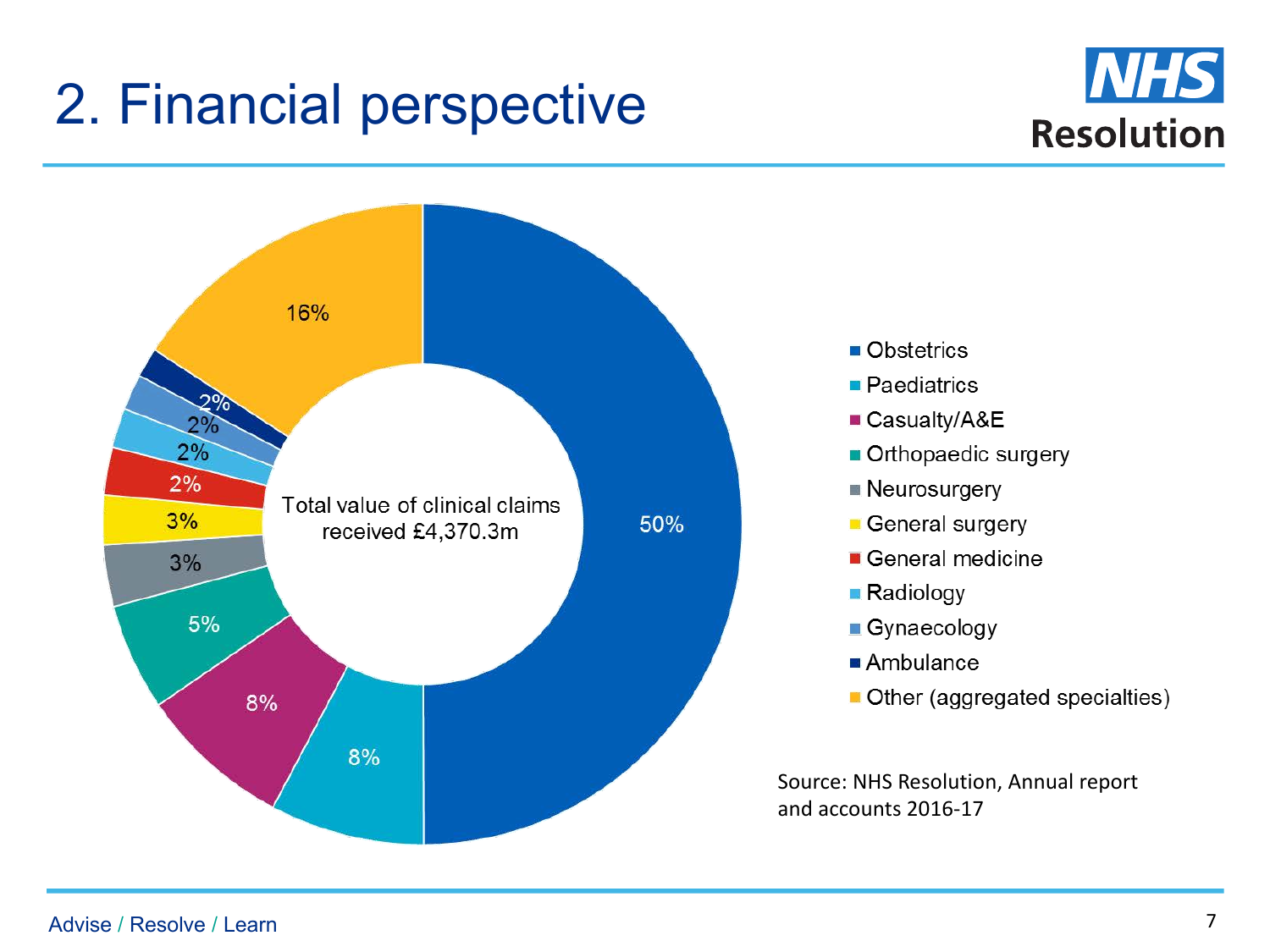

- The projected spend for the Clinical Negligence Scheme for Trusts (CNST) in 2018/19 - £1.984bn
- CNST provision rising £59.8bn as at 31st March 2017 from £50.8bn as at 31st March 2016
- External factors e.g. change in the personal injury discount rate from 2.5% to minus 0.75% announced in March 2017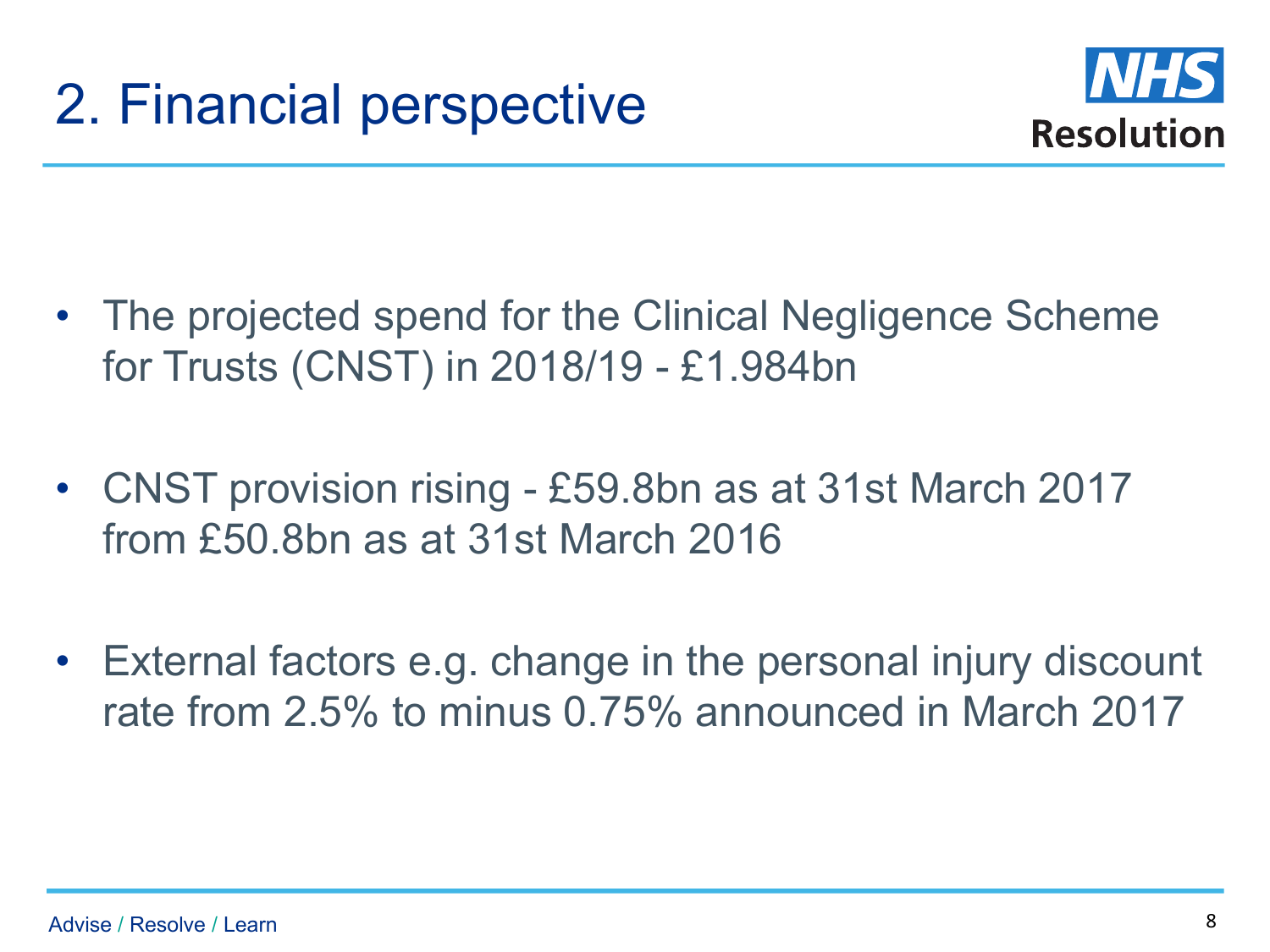### Collaborative working across the maternity system



- **Five years of cerebral palsy claims** A thematic review of NHS Resolution data September 2017 - https://resolution.nhs.uk/five-years-ofcerebral-palsy-claims/
- Early notification scheme for maternity (launched 1 April 2017), aligned with Royal College of Obstetricians and Gynaecologist (RCOG) Each baby counts reporting criteria
- Utilising CNST pricing to incentivise and support improvement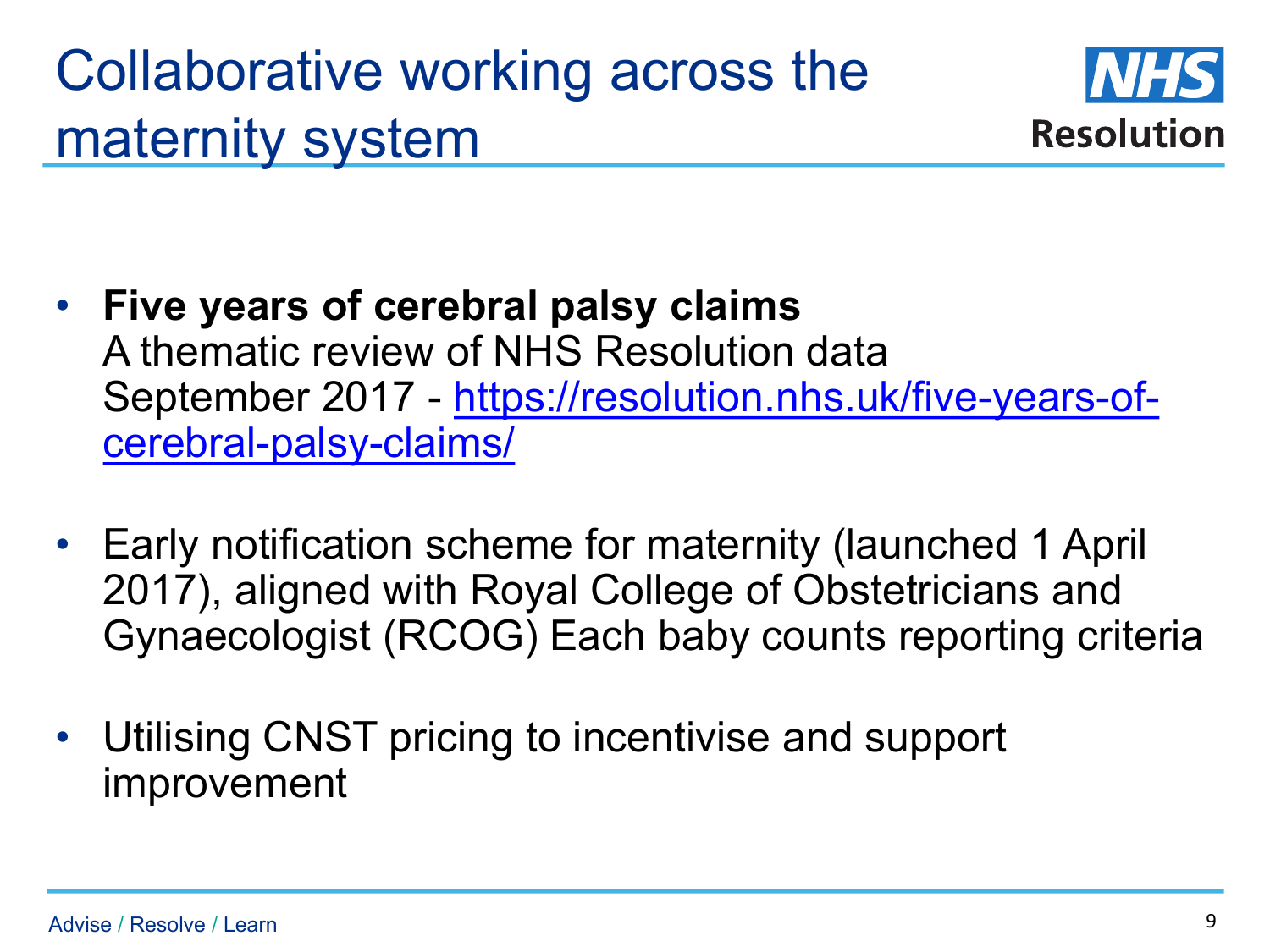#### Early Notification – Year 1 review and reflection



- 1. How it all began: the birth of NHS Resolution
- 2. Focus on maternity: the rationale
- 3. The old and the new
- 4. Early Notification scheme
	- Learning
	- Accelerated liability investigation
	- Improved experience
- 5. Year two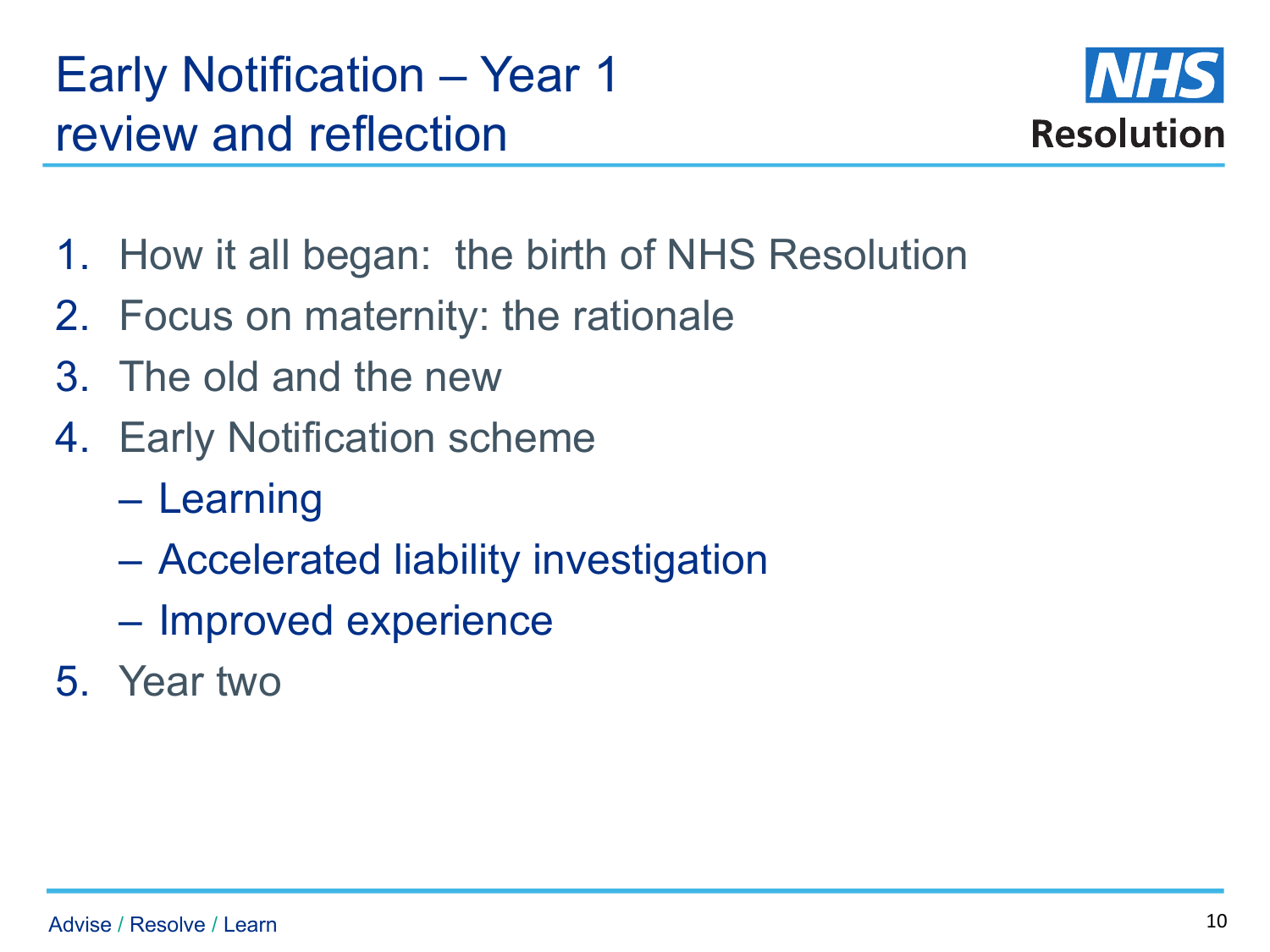

All trusts required to notify NHS Resolution, within 30 days, any babies born at term, following labour, with a severe brain injury diagnosed in the first seven days of life.

#### Aims

- **Identify learning** and share at a national, regional and local level;
- **Improve the experience** for both the families and staff affected; and
- **Accelerated liability investigation** allowing contemporaneous collation of evidence and early admissions of liability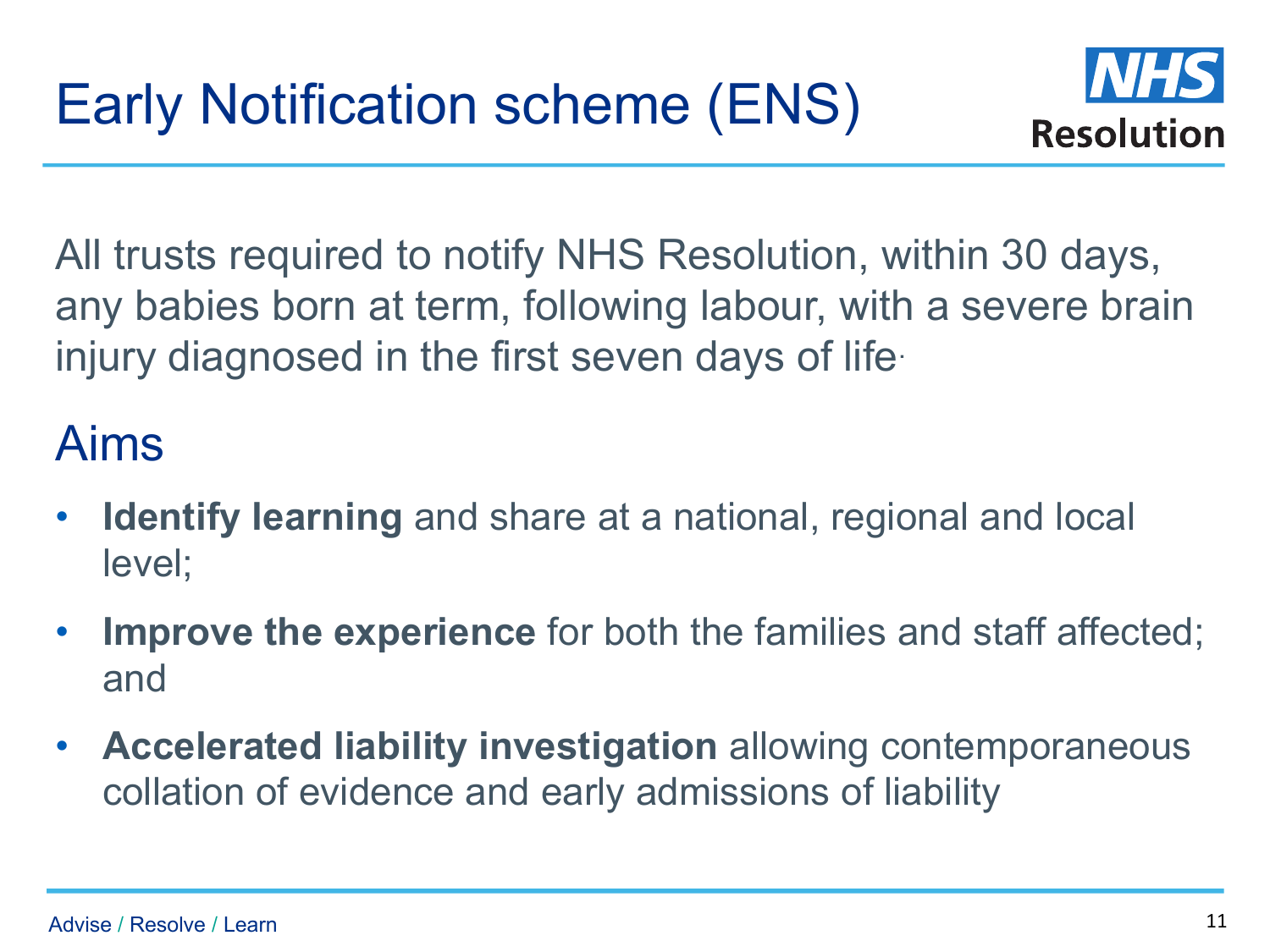### Early Notification process



- Trust:
	- Notification
	- Candour
	- Provision of records and investigation documents to NHS Resolution
- NHS Resolution:
	- Internal review / triage
	- Instruction of legal advisors
	- Advice to trusts on liability and learning
	- For families explanation and, where indicated, admission of liability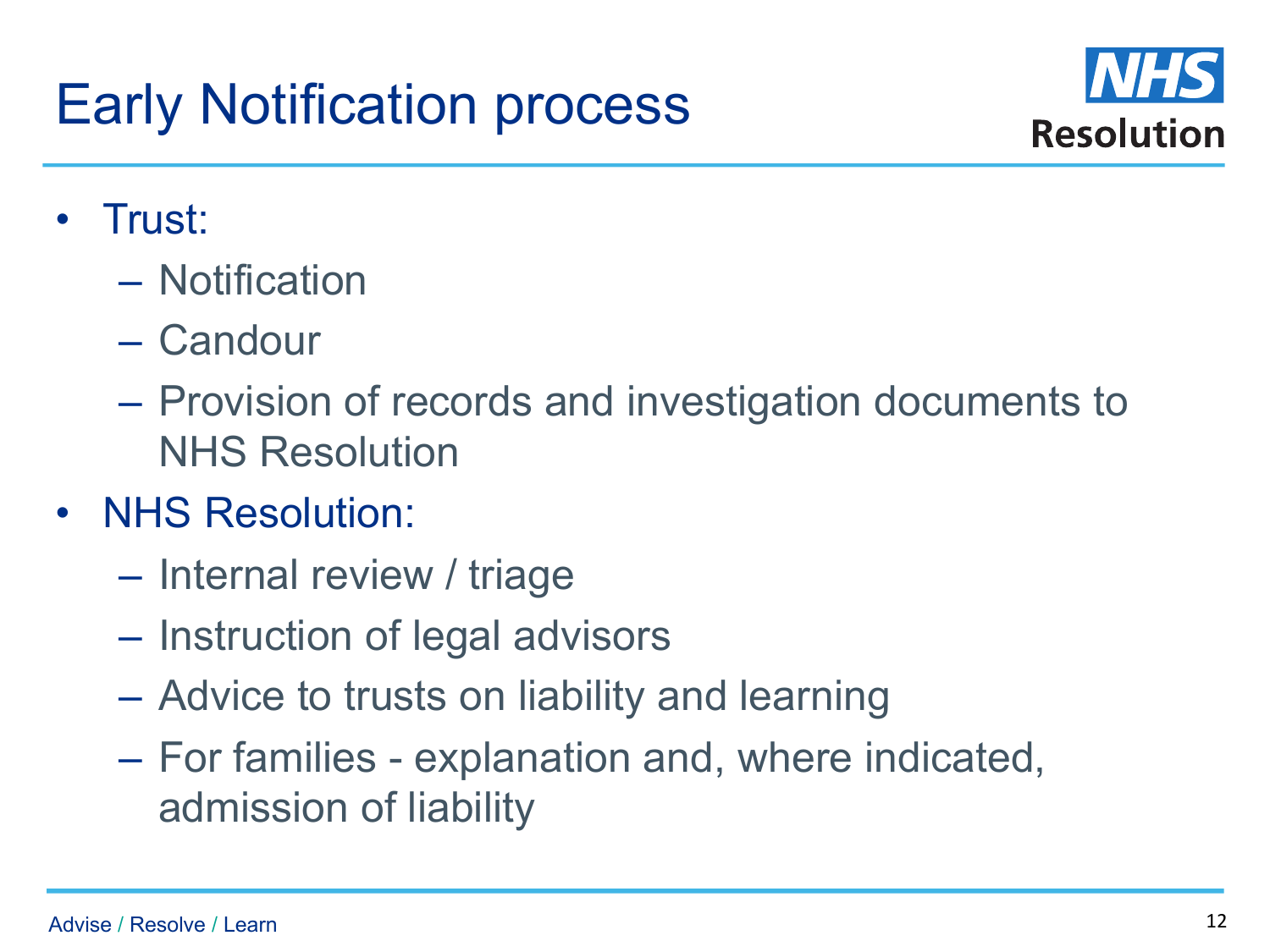



- Capturing data on: clinical outcomes, good investigative practice
- Working collaboratively with royal colleges and arms length bodies to improve patient safety
- Disseminating learning on a national, regional and local level
- Unique opportunity for trusts to receive timely, specific feedback on their incidents and investigations.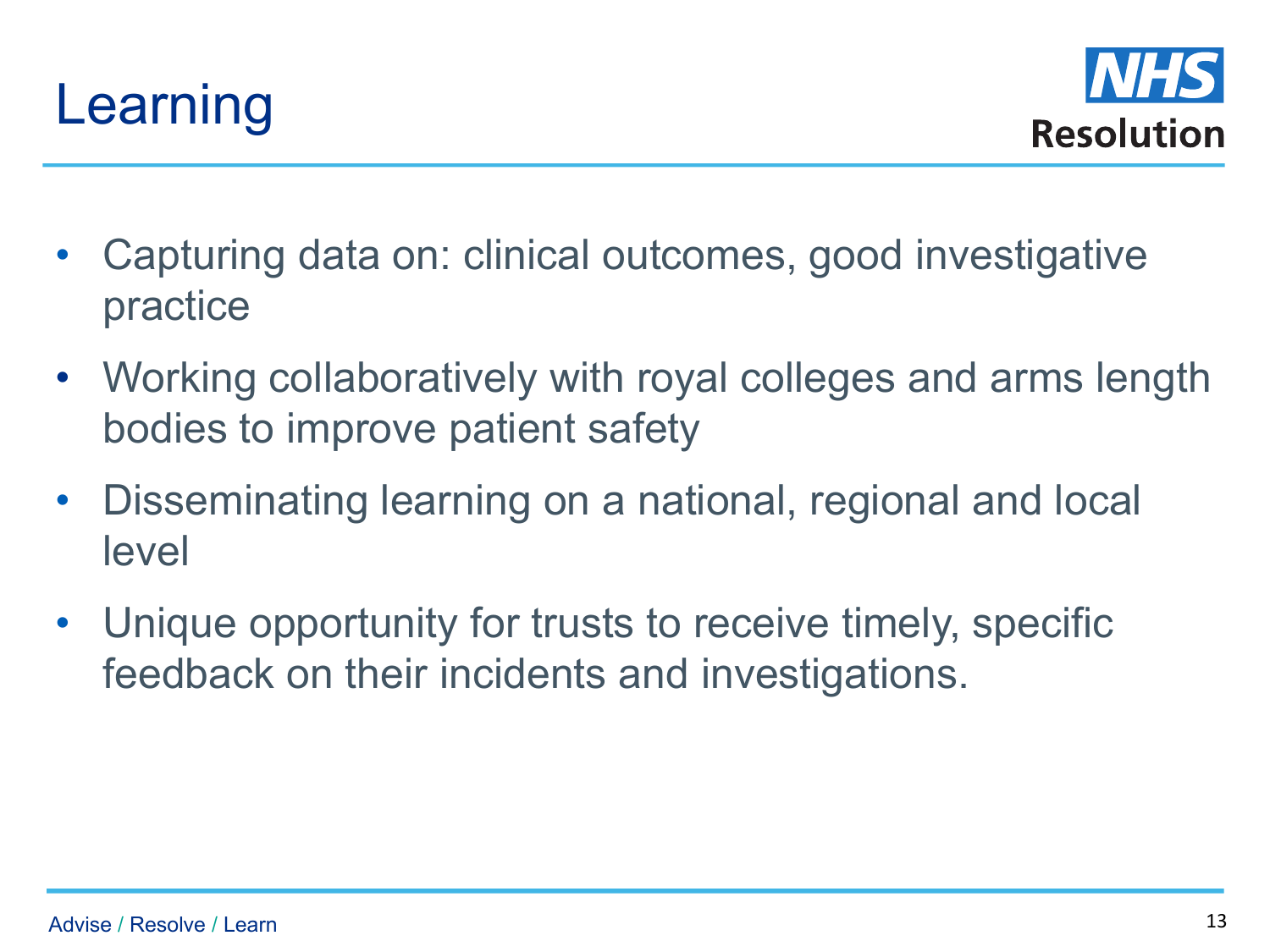

- Clinical:
	- Fetal monitoring in theatre / while siting epidural (loss of situational awareness)
	- Intrapartum consent
	- Emergency situation management breech and impacted head at caesarean section
- Investigative:
	- Variation: notification, candour, form of investigation
	- Innovation: appetite for change
	- Collaboration: system-wide working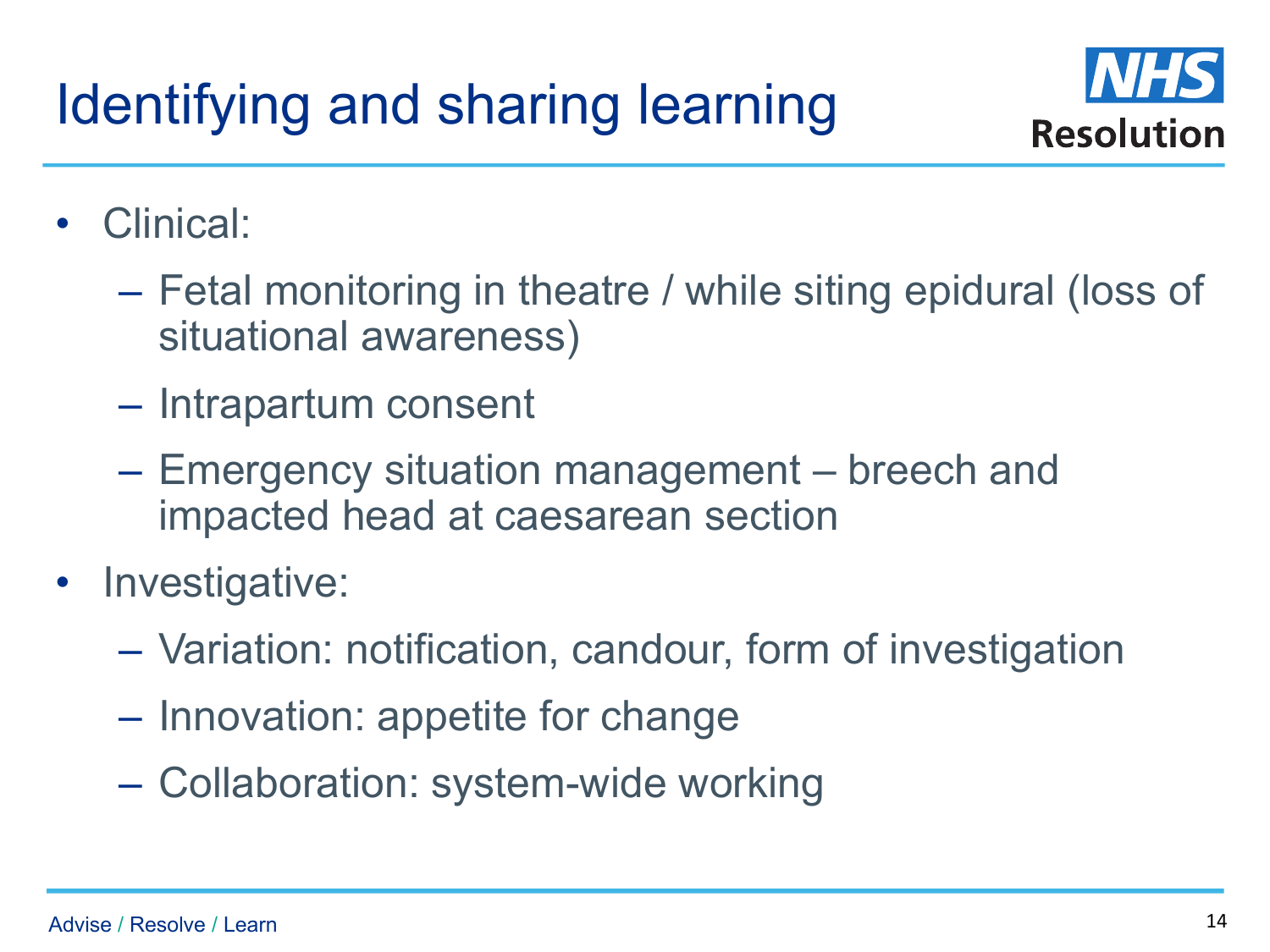

- Pre-April 2017 process
- Since April 2017:
	- In house reviews
	- Full investigation by independent experts across disciplines
	- Panel review
	- Admissions of liability
	- Financial support provided to families to meet immediate needs
	- Collaborative working with patient representatives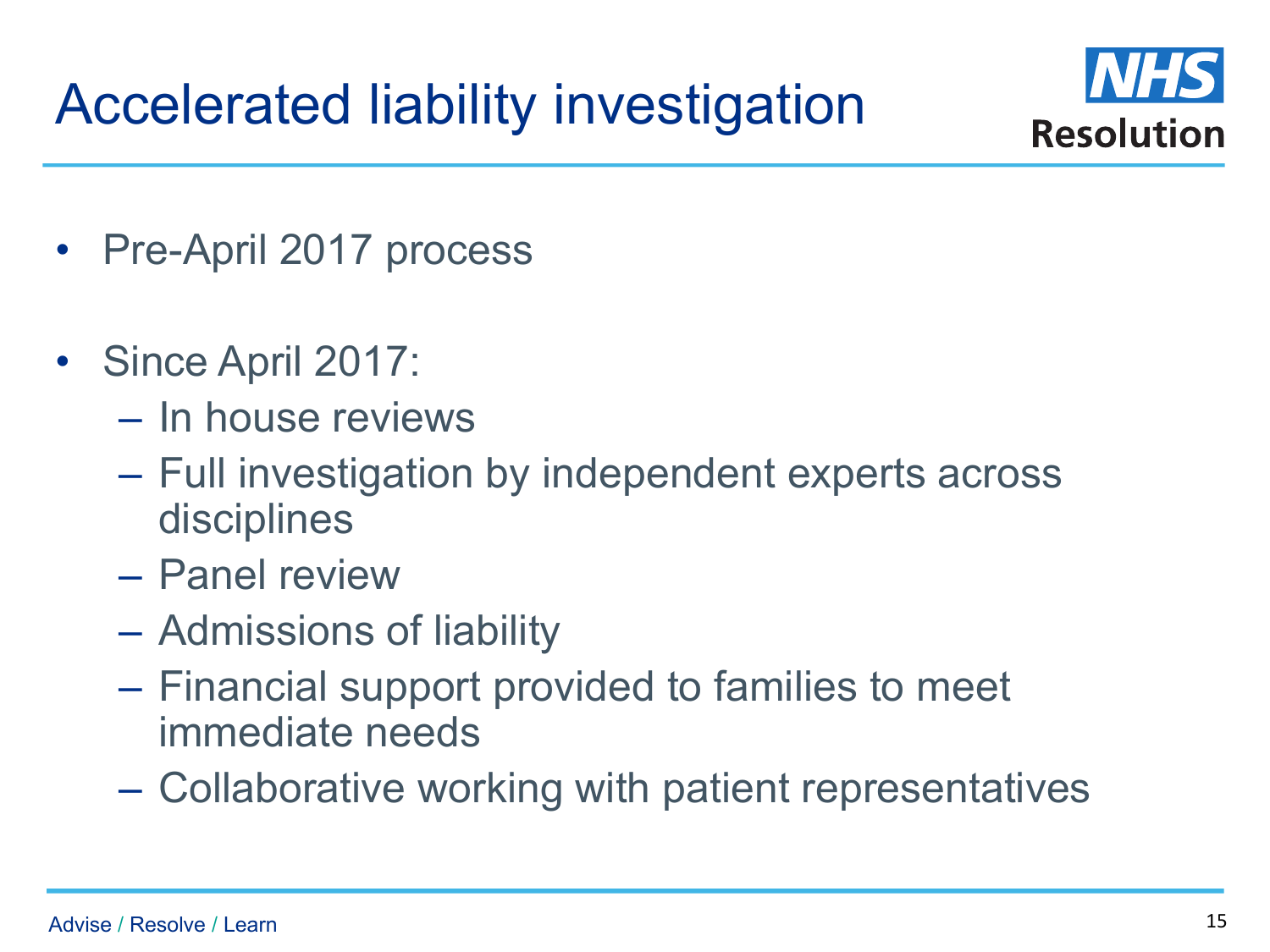#### Improved experience



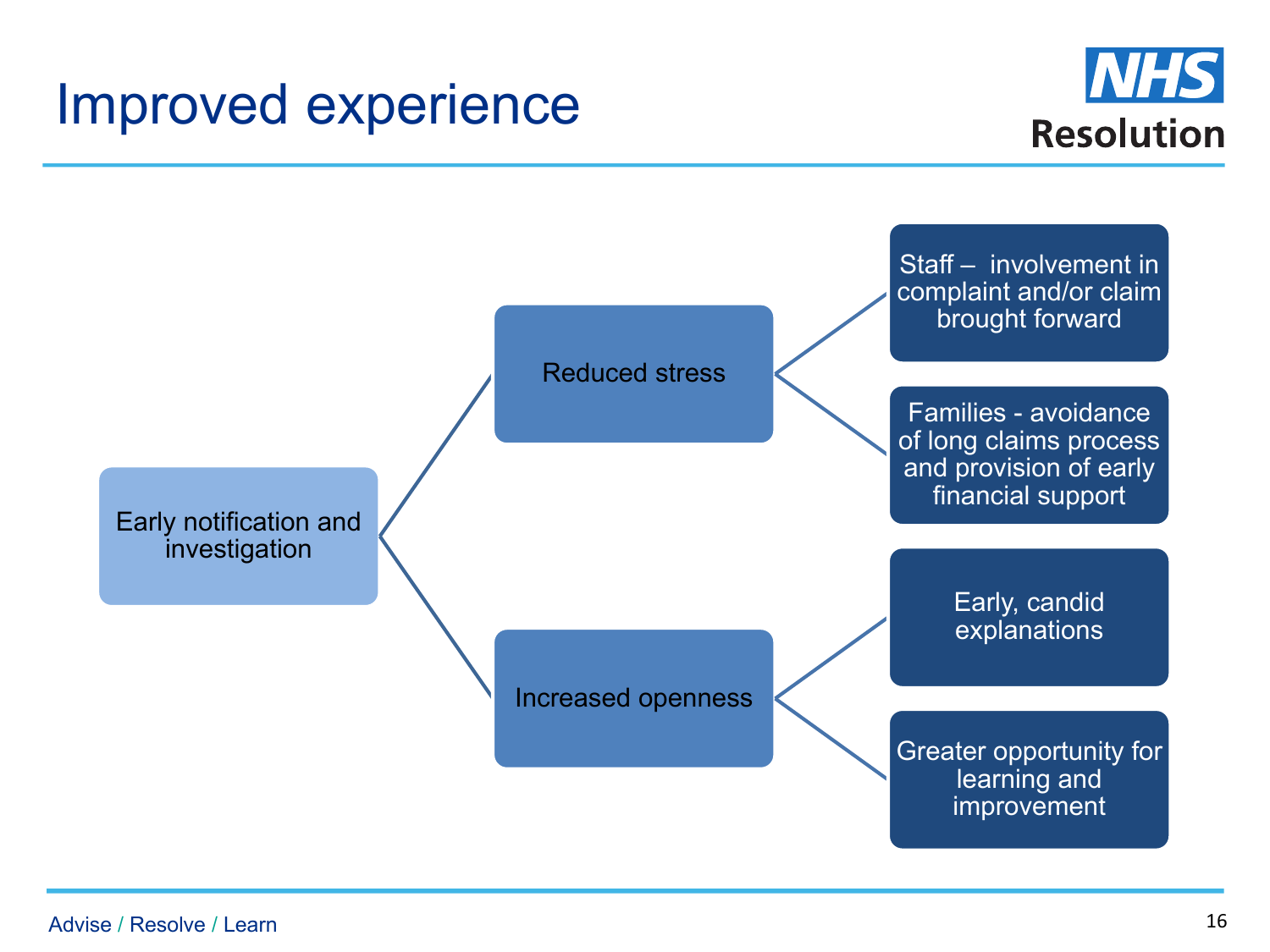



#### **Continue to:**

- Deliver a compassionate response when it matters to patients, families and healthcare staff
- Collate and analyse data to identify areas for improvement
- Reach early decisions on legal liability

#### **And aim to:**

- Share learning widely
- Use the opportunity of early involvement to increase support to trusts to improve post-incident management
- Develop EN to best support the implementation of Rapid Resolution and Redress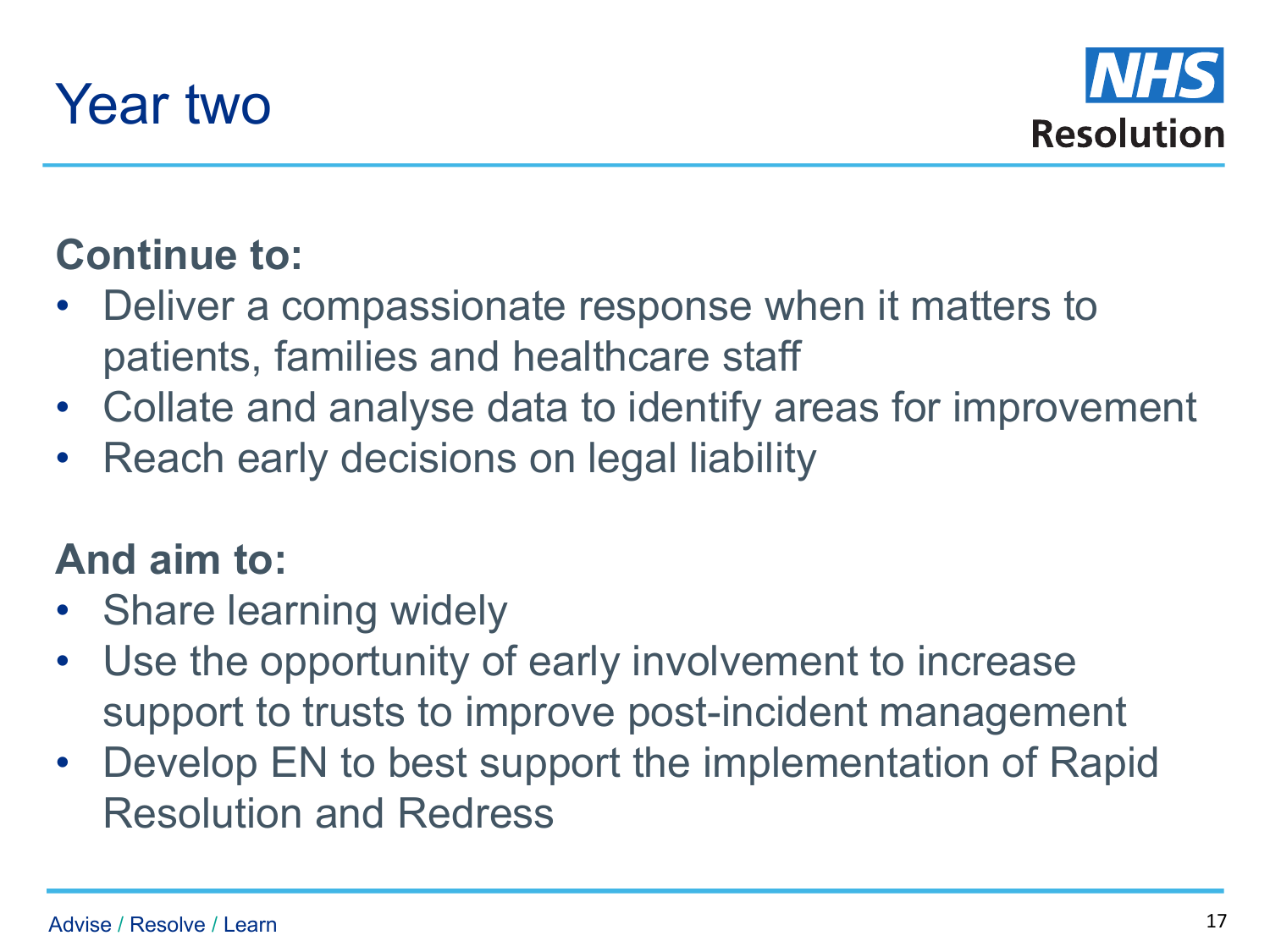### Developing the 10 maternity actions for CNST incentivisation scheme



- Working group convened to deliver. Key players included:
	- National Patient Safety Champions
	- Department of Health and Social Care
	- NHS England
	- NHS Improvement
	- NHS Digital
	- Royal Colleges RCOG, Royal College of Midwives
	- CQC
	- Mothers and Babies: Reducing Risk through Audits and Confidential Enquiries in the UK (MBRRACE-UK)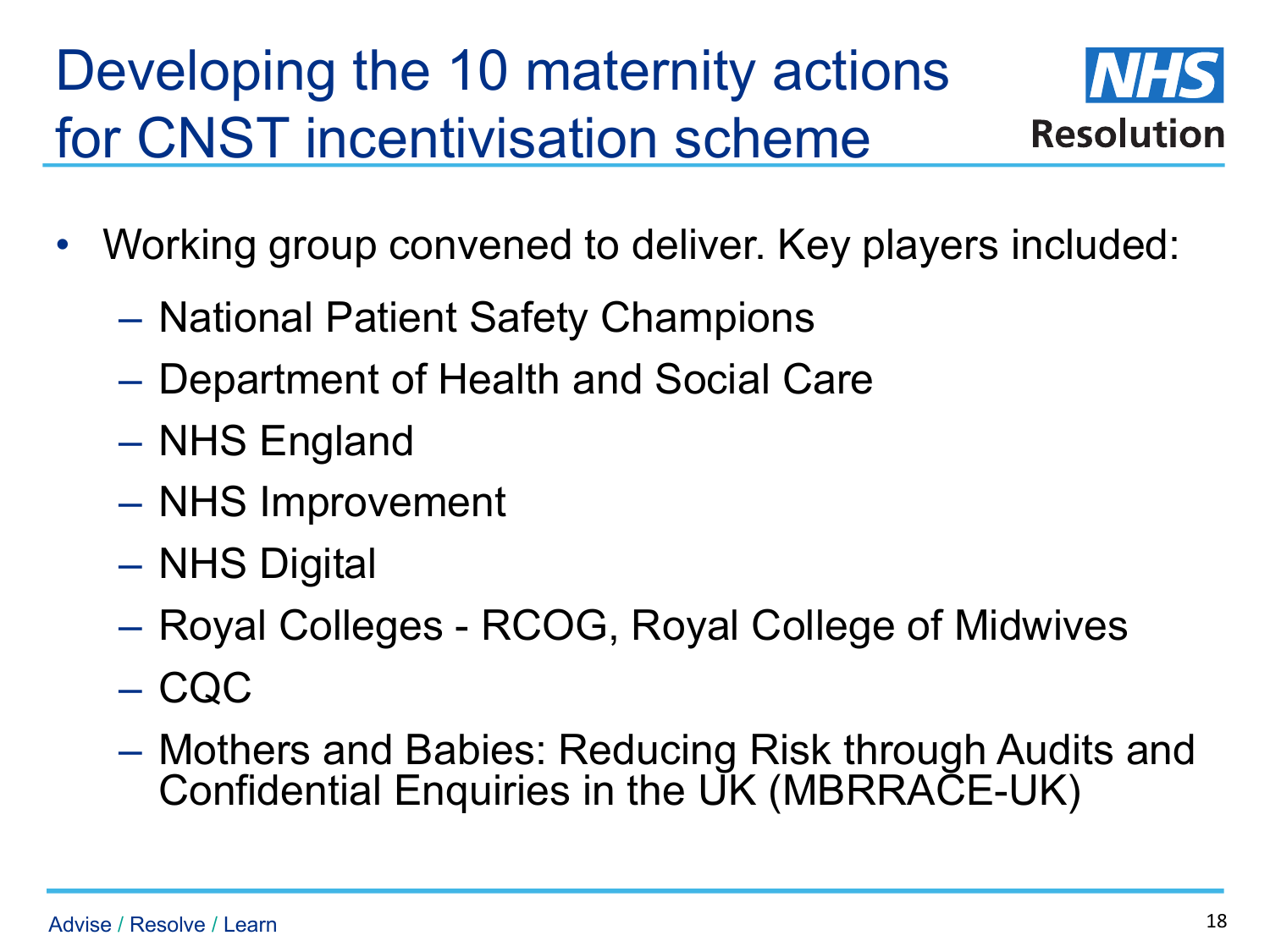### The maternity incentive scheme explained



10 maternity safety actions:

- 1. Use of the Perinatal Mortality Review Tool
- 2. Submitting data to the National Maternity Services Data Set
- 3. Transitional care facilities in place and operational
- 4. Appropriate medical workforce planning
- 5. Appropriate midwifery workforce planning
- 6. Implementation of the *Saving Babies Lives* care bundle (or similar)
- 7. Patient feedback mechanism in place
- 8. Multi professional training in obstetric emergencies
- 9. Effective trust level safety champions
- 10. 100% reporting to the Early notification (EN) scheme
- Trusts to self-report progress against 10 actions (Board sign-off required) with cross-checking against some external data sources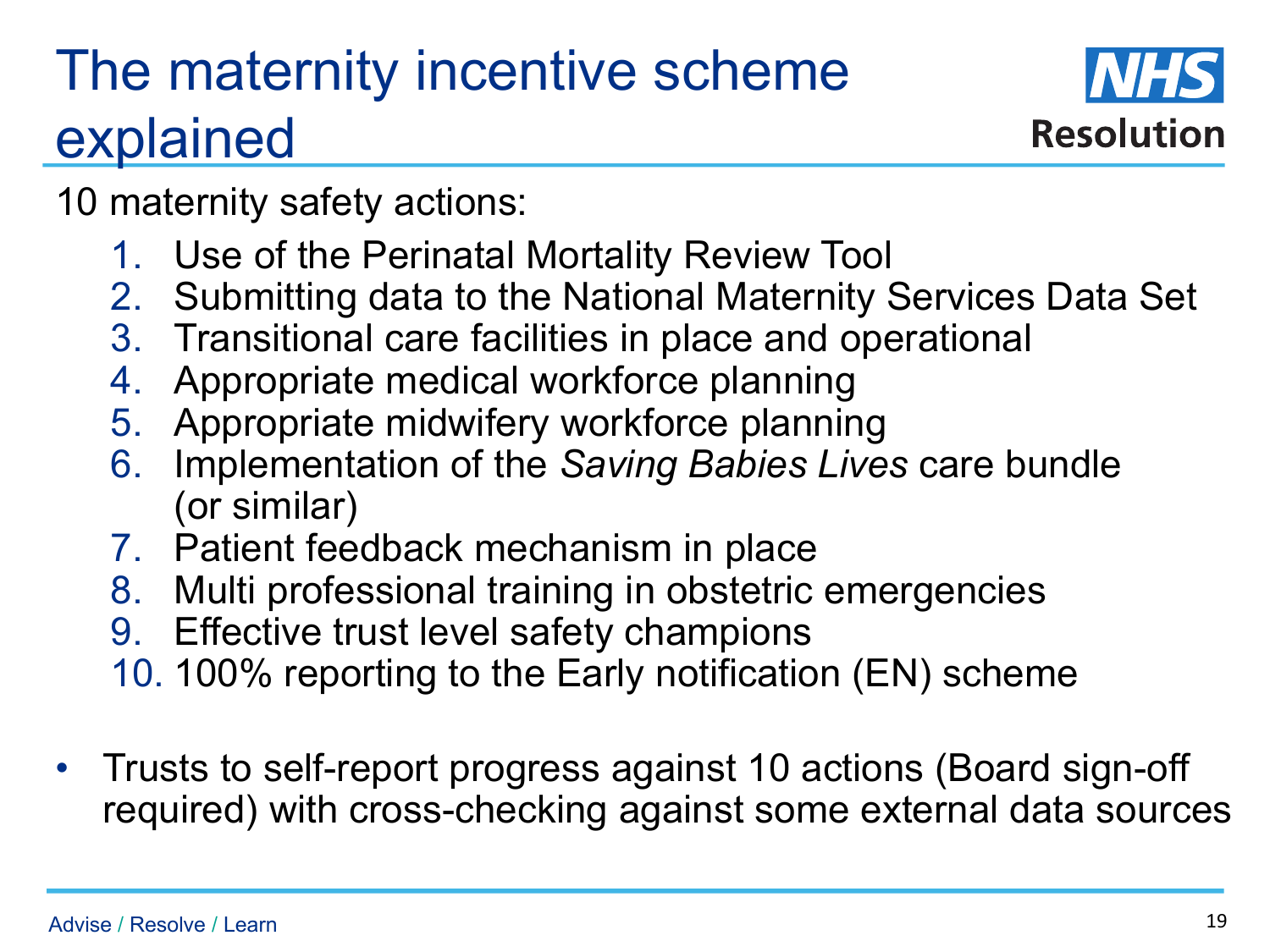

# Thank you for listening

**Advise / Resolve / Learn**



www.resolution.nhs.uk

safetyandlearningenquiries@resolution.nhs.uk